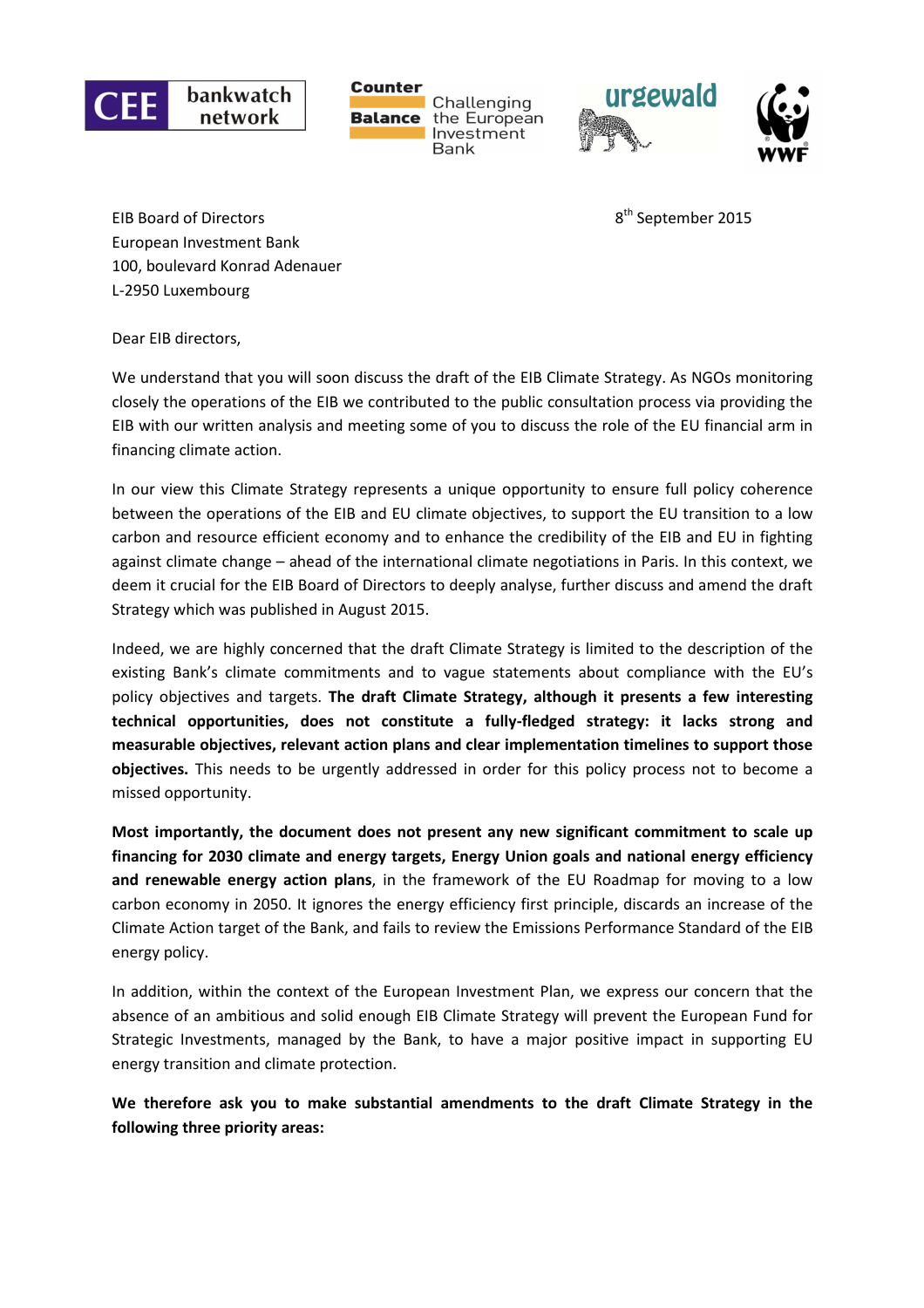## **1. Energy Efficiency First Principle**

**Energy Efficiency First has been established a fundamental principle of the Energy Union. The EIB shall follow this and establish the principle in its Climate Strategy and further in its Energy Lending Policy when reviewed. The draft Climate Strategy neither prioritises energy efficiency nor refers to and introduces the Energy efficiency First principle.** 

Energy Efficiency First (EE1) has been defined by the Coalition for Energy Savings as the principle of considering the potential for energy efficiency first in all decision-making related to energy with the aim to redress the historic bias towards prioritising increasing supply over saving energy<sup>1</sup>. Redressing this bias will empower energy transition participants, i.e. all citizens, to overcome the incumbents' inertia and benefit from energy efficiency.

EE1 requires new decision-making procedures, especially when public funding is distributed. Given its mandate to deliver long-term financing and its commitment to act as a climate leader amongst financial institutions, the EIB is a promising institution to establish EE1 as an organising principle and significantly impact the market.

As noted by the EIB in its Energy Lending Criteria, "[i]nvesting to reduce energy consumption remains the most cost-effective way for the EU to meet its energy and climate objectives". "Substantial and varied barriers" prevent the implementation of investments in energy efficiency, which are therefore "below the economically justified level"<sup>2</sup>. These barriers have been further described by the Energy Efficiency Financial Institution Group *(*EEFIG*)* 3 . Despite its leading position as an energy resource (the IEA describes it as the world's 'first fuel'<sup>4</sup>), energy efficiency still has a large untapped development potential: enabling an 'energy efficiency boom' could be a defining project for Europe. Opportunities emerge, and the upcoming Investment Plan for Europe can help plug this investment gap.

Worldwide, a bias still persists in energy decision making: increasing supply is prioritised over saving energy. This bias is a direct consequence of the barriers mentioned above, but is also the result of a long-standing mindset deeply rooted in our value system. Various attempts to ringfence funding for energy efficiency have been made, but the continued investment in supply-side assets shows that the energy efficiency potentials are disregarded, or simply that the institutions' 'silo' culture prevents proper integration. The European Commission has shown signs that it wants to initiate a change in mentalities, and has been promoting "energy efficiency first" as a guiding principle of the Energy Union. The EIB's rules, policies and operations offer a privileged space to apply the principle and trigger concrete outcomes, consolidating the reputation of the Bank in setting standards. The challenge is however, that the EIB has been treating energy efficiency as nice-to-have<sup>5</sup>. We instead recommend a systematic approach:

a) Playing a leading role in promoting energy efficiency improvements

 $\overline{\phantom{0}}$ 

<sup>&</sup>lt;sup>1</sup> Coalition for Energy Savings 2015, Position Paper

<sup>&</sup>lt;sup>2</sup> EIB 2013 **Energy lending criteria, p.17, and pp.18-19** 

<sup>&</sup>lt;sup>3</sup> EEFIG, 2015, Energy Efficiency - the first fuel for the EU economy

<sup>&</sup>lt;sup>4</sup> IEA 2014 **Energy efficiency: From "hidden fuel" to "first fuel"?** 

<sup>&</sup>lt;sup>5</sup> EIB 2015 Climate Action Public Consultation - DRAFT -Issues Matrix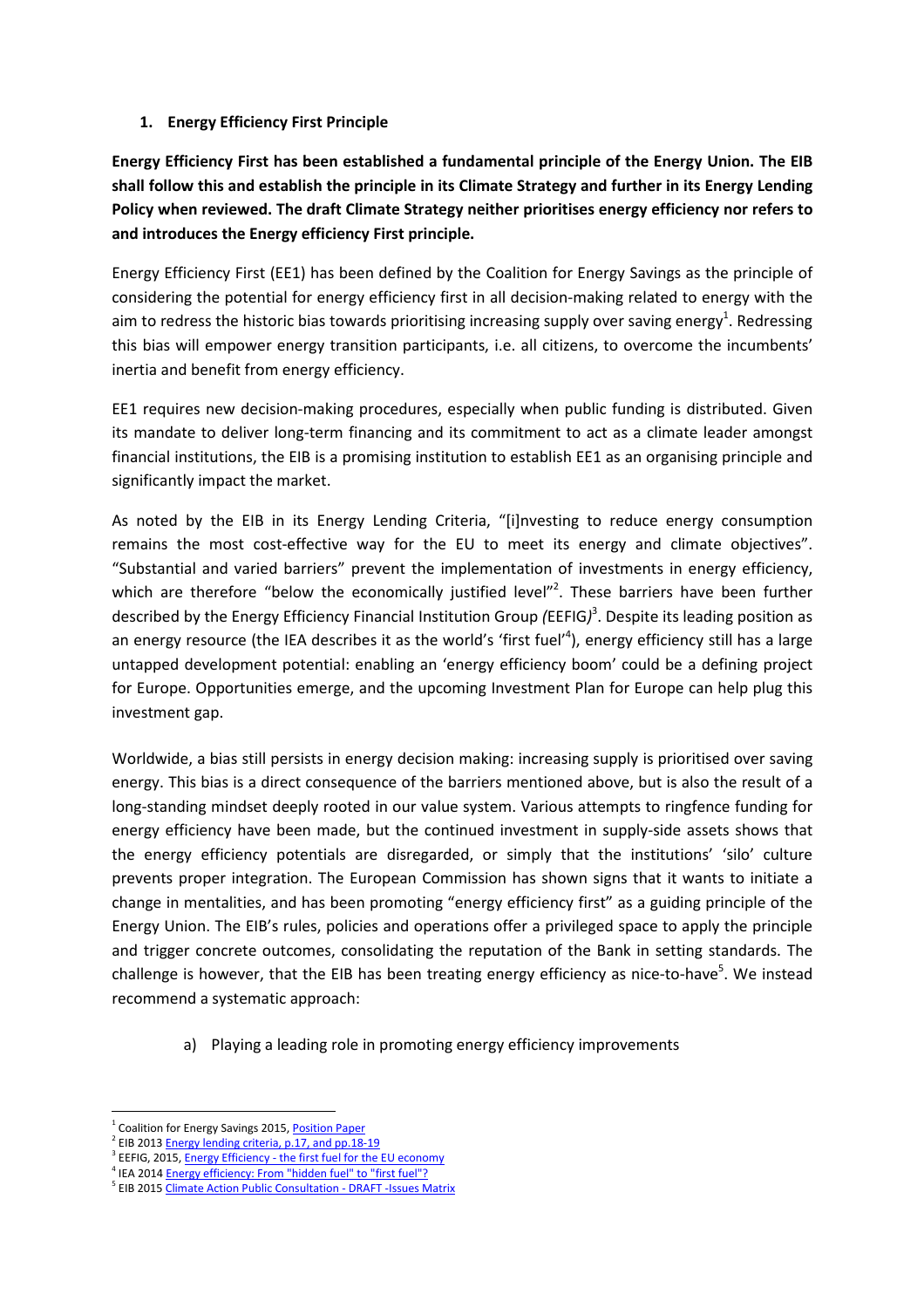- o Promoting best-in-class energy efficiency standards across its entire projects portfolio.
- b) Integrating energy efficiency into economic risk assessments
	- o Assessing projects compared to a low energy consumption scenario consistent with EU's reference scenarios (for each fuel and each country) and EU's targets. This 'energy savings test' will address the risk of stranded assets.
	- o Similarly, overcoming the barriers to energy efficiency and therefore tapping the full cost-effective potentials will significantly reduce energy demand. This, coupled with the increase of renewables in the energy mix, will lead to a further decrease in fossil fuel prices. The EIB is already forecasting the effect of ambitious climate policies, with its carbon pricing strategy. It could also put in place shadow energy prices.

## **2. Climate Action target**

**The Climate Strategy shall progressively increase its Climate Action target to 50% in 2030 following the commitment made to play a leading role in mobilising the finance needed to achieve the**  worldwide commitment to keep global warming below 2<sup>o</sup>C and to adapt to the impacts of climate **change. The Bank set up its current 25% target in 2011 and "has subsequently remained at that level"<sup>6</sup> . The new 2030 EU climate and energy targets and the Energy Union Package justify and require an increase of the Climate Action target of the Bank.** 

**The Bank shall also establish a sub objective for cross-sector energy efficiency projects at the level of at least 20% of Climate Action.** We would like to emphasise that the Climate Action target constitutes a horizontal objective and thus as such does not compete with but contributes to other policy objectives like SME support, regional development, environmental sustainability, innovation and research, competitive and secure energy supply. Then, it reduces the need for costly trans-European infrastructures in a very cost-effective way.

We appreciate the Bank announcement to reinforce the impact of climate financing and take action to increase the pipeline of Climate Action projects. However similar commitments were made by the bank before and eventually did not lead to a substantial and stable increase in Climate Action financing. Moreover, current commitments to improve methodologies and definition of impacts, seek financial innovation and increase the pipeline of projects are not accompanied by an action plan and an implementation timeline.

Therefore while the emphasis on energy efficiency is intrinsic to the Energy Union Package and is one of the explicit objectives for the European Fund for Strategic Investments, it is necessary to focus the Bank on expanding Climate Action and truly prioritise lending to energy efficiency.

 $\overline{a}$ 

<sup>&</sup>lt;sup>6</sup> EIB 2015 Draft EIB Climate Strategy, p7